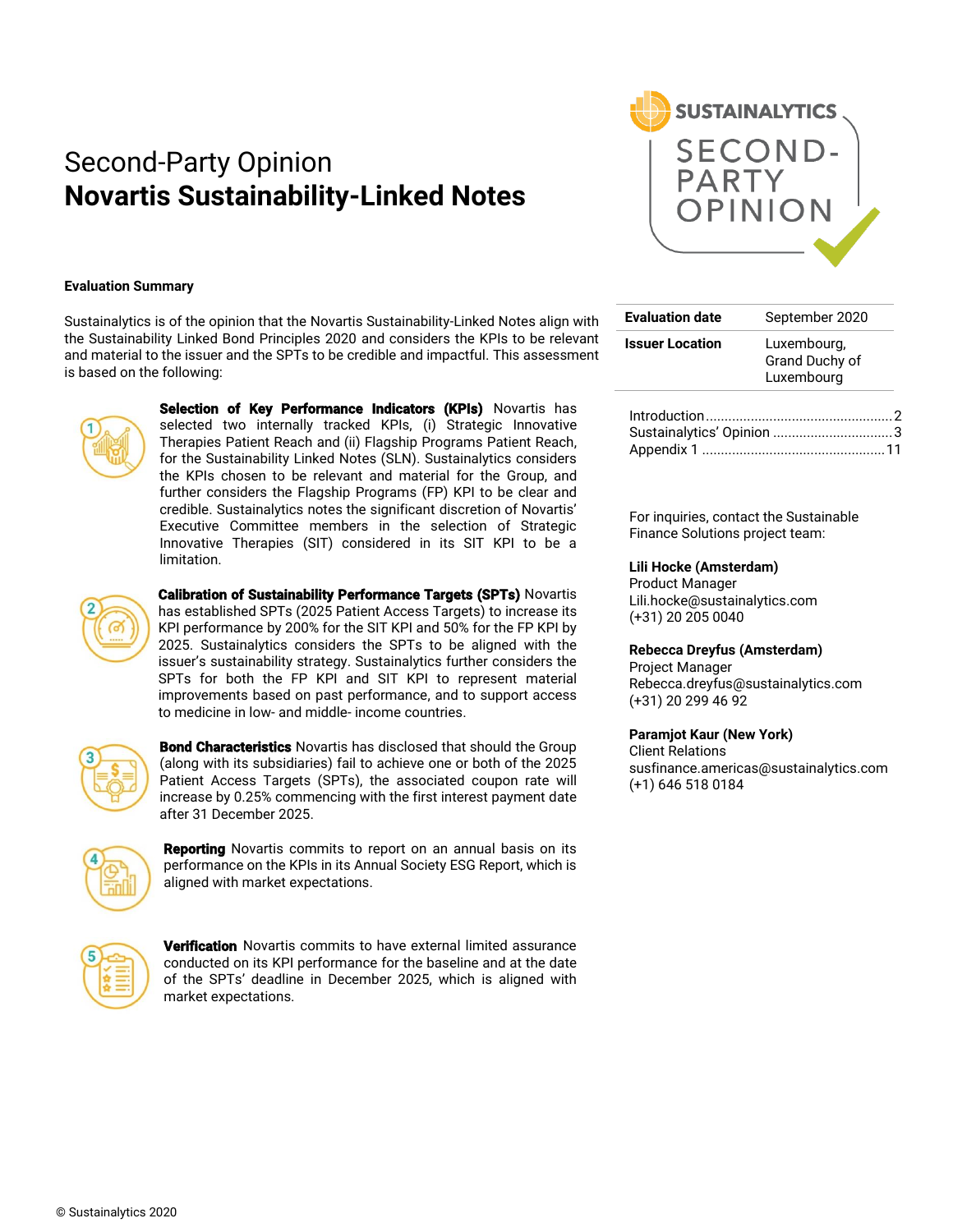

## <span id="page-1-0"></span>**Introduction**

Novartis AG and its consolidated affiliates ("Novartis," or "the "Group") is a global pharmaceutical Group headquartered in Basel, Switzerland. Novartis develops and manufactures medicines through two global operating divisions: Innovative Medicines and Sandoz. The Group generates the majority of its total revenue from its Innovative Medicines division, which is organized into two global business units: Novartis Oncology and Novartis Pharmaceuticals. Novartis Pharmaceuticals consists of the following global business franchises: ophthalmology, neuroscience, immunology, hepatology and dermatology, respiratory, cardiovascular, renal and metabolism, and established medicines. Novartis' main markets are Europe (38% of FY2019 sales) and the United States (34%), followed by Asia, Africa, Australia (21%) as well as Canada and Latin America (7%).

Novartis Finance S.A. (issuer), a subsidiary of the Group, intends to issue Sustainability-Linked Notes (SLN) in September 2020 where the coupon rate of the notes is tied to the achievement of the Group's Sustainability Performance Targets (referred to as 2025 Patient Access Targets). Its two Key Performance Indicators (KPI) are linked to patient reach of the Group's Strategic Innovative Therapies and Flagship Programs<sup>1</sup> in certain low and middle income countries. The KPIs apply to all companies under the Group.

The Group has engaged Sustainalytics to review the SLN and provide an opinion on the alignment of the notes with the Sustainability-Linked Bond Principles (SLBP).<sup>2</sup>

As part of this engagement, Sustainalytics engaged various members of the Group's management team, who provided information to further understand its KPIs and related SPTs, the Group's sustainability strategy, as well as the processes that it has in place to verify its performance in relation to the SPTs. Sustainalytics also reviewed relevant public documents.

#### **Scope of work and limitations**

Sustainalytics' Second-Party Opinion reflects Sustainalytics' independent<sup>3</sup> opinion on the alignment of the reviewed SLN with the Sustainability Linked Bond Principles 2020, as administered by ICMA. As part of this engagement, Sustainalytics exchanges information with various members of Novartis' management team to understand the sustainability impact of their business processes and SPTs, as well as reporting and verification processes of aspects of the SLN. Novartis representatives have confirmed that:

- (1) They understand it is the sole responsibility of Novartis to ensure that the information provided is complete, accurate or up to date;
- (2) They have provided Sustainalytics with all relevant information; and
- (3) Any provided material information has been duly disclosed in a timely manner.

Sustainalytics also reviewed relevant public documents and non-public information. This document contains Sustainalytics' opinion of the Bond and should be read in conjunction with the Bond Documents. Any update of the present Second-Party Opinion will be conducted according to the agreed engagement conditions between Sustainalytics and Novartis. Sustainalytics' Second-Party Opinion, while reflecting on the alignment of the Bond with market standards, is no guarantee of alignment nor warrants any alignment with future versions of relevant market standards. Furthermore, Sustainalytics' Second-Party Opinion addresses the anticipated SPTs of KPIs but does not measure the KPIs. The measurement and reporting of the KPIs is the responsibility of the Bond issuer. No information provided by Sustainalytics under the present Second-Party Opinion shall be considered as being a statement, representation, warrant or argument either in favor or against, the truthfulness, reliability or completeness of any facts or statements and related surrounding circumstances that Novartis has made available to Sustainalytics for the purpose of this SPO.

<sup>2</sup> The Sustainability Linked Bond Principles (SLBP) were launched by ICMA in June 2020. They are administered by the ICMA and are available at: <https://www.icmagroup.org/assets/documents/Regulatory/Green-Bonds/June-2020/Sustainability-Linked-Bond-PrinciplesJune-2020-100620.pdf> <sup>3</sup> When operating multiple lines of business that serve a variety of client types, objective research is a cornerstone of Sustainalytics and ensuring analyst independence is paramount to producing objective, actionable research. Sustainalytics has therefore put in place a robust conflict management framework that specifically addresses the need for analyst independence, consistency of process, structural separation of commercial and research (and engagement) teams, data protection and systems separation. Last but not the least, analyst compensation is not directly tied to specific commercial outcomes. One of Sustainalytics' hallmarks is integrity, another is transparency.

<sup>1</sup> Novartis' flagship programs focus on leprosy, malaria, sickle cell disease and Chagas disease. Source: Corporate website, Novartis, accessed August 2020[: https://www.novartis.com/news/novartis-corporate-fact-sheet/global-health-corporate-](https://www.novartis.com/news/novartis-corporate-fact-sheet/global-health-corporate-responsibility#:~:text=For%20our%20four%20flagship%20programs,efforts%20to%20reinforce%20healthcare%20systems.)

[responsibility#:~:text=For%20our%20four%20flagship%20programs,efforts%20to%20reinforce%20healthcare%20systems.](https://www.novartis.com/news/novartis-corporate-fact-sheet/global-health-corporate-responsibility#:~:text=For%20our%20four%20flagship%20programs,efforts%20to%20reinforce%20healthcare%20systems.)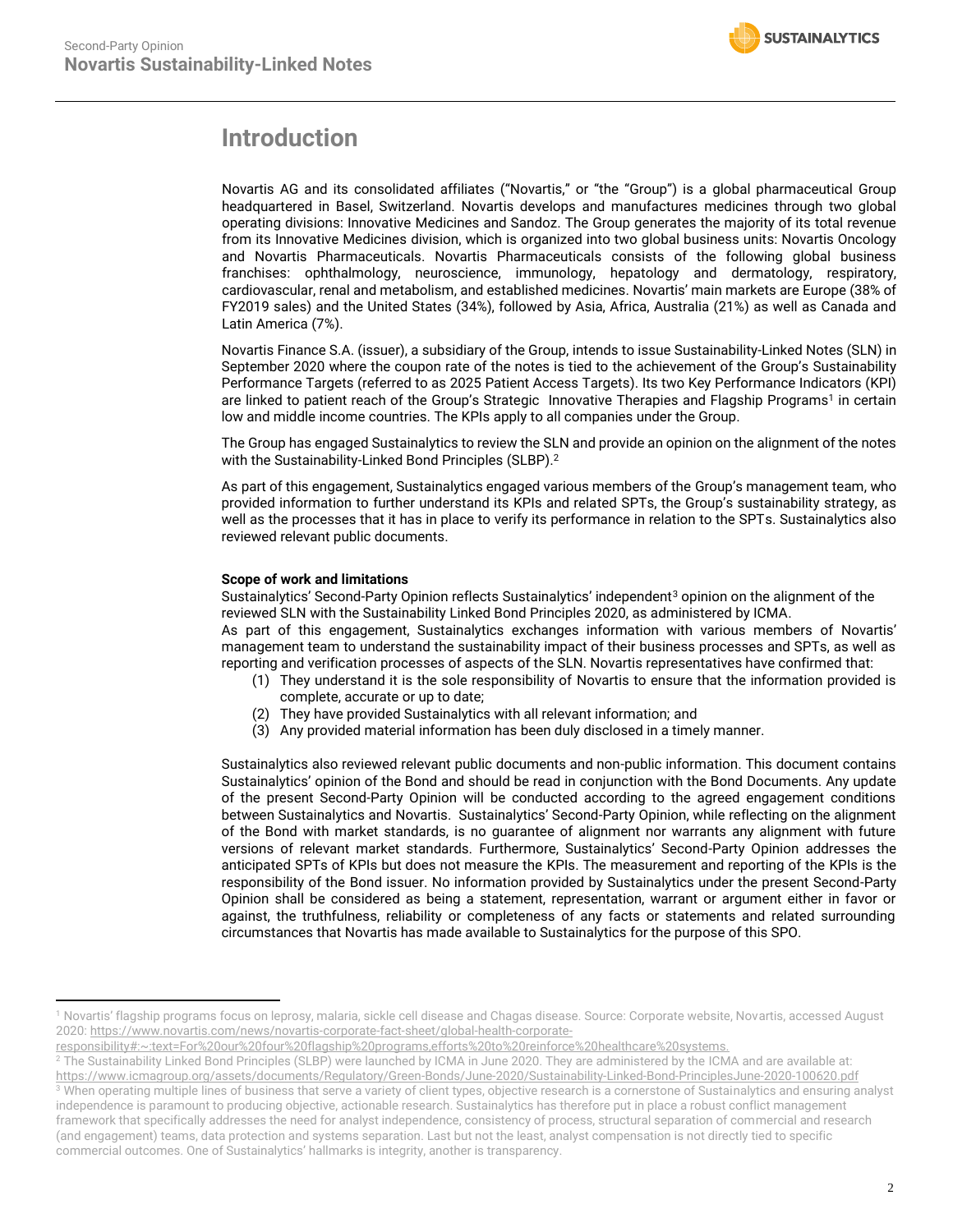## <span id="page-2-0"></span>**Sustainalytics' Opinion**

#### **Section 1: Sustainalytics' Opinion on the Alignment of Novartis' Sustainability-Linked Notes with the Sustainability-Linked Bond Principles.**

Sustainalytics is of the opinion that the Sustainability-Linked Notes align with the five core components of the Sustainability-Linked Bond Principles 2020 (SLBP). The KPIs and SPTs used by Novartis are defined in Tables 1 and 2 below.

| i abie 1. Kr i geninuons                                  |                                                                                                                                                                                                                                                                                                                                                                                                                                                                                                                                                                                                      |
|-----------------------------------------------------------|------------------------------------------------------------------------------------------------------------------------------------------------------------------------------------------------------------------------------------------------------------------------------------------------------------------------------------------------------------------------------------------------------------------------------------------------------------------------------------------------------------------------------------------------------------------------------------------------------|
| <b>KPI</b>                                                | <b>Definition</b>                                                                                                                                                                                                                                                                                                                                                                                                                                                                                                                                                                                    |
| Strategic Innovative<br><b>Therapies Patient</b><br>Reach | Number of patients reached annually across Low- and Middle-Income Countries<br>(LMICs) <sup>4</sup> with Strategic Innovative Therapies (SIT)                                                                                                                                                                                                                                                                                                                                                                                                                                                        |
|                                                           | "Strategic Innovative Therapies" are defined as non-generic therapies<br>commercialized by Novartis' "Innovative Medicines" division and approved by a<br>competent member of the Executive Committee of Novartis based on factors<br>including, but not limited to:<br>patient impact, e.g. the treatment addresses a significant global disease<br>(i)<br>burden,<br>(ii) commercial viability, e.g. the treatments represents a sustainable<br>commercial opportunity, and<br>(iii) innovative standing, e.g. the treatment is either comparable or exceeds<br>the existing standard of care.     |
|                                                           | Novartis clarified to Sustainalytics that all three factors will be considered in the<br>selection of SITs. In addition, Novartis clarified that the decision whether a<br>treatment is added to the list of SITs is unrelated to the Group's efforts to expand<br>patient reach in LMICs.                                                                                                                                                                                                                                                                                                           |
|                                                           | Patient reach is calculated as annual product sales volume (in units by brand and<br>country) / volume per patient (an assumed standard number of units of the relevant<br>therapy used by the average patient in any fiscal year, determined based on certain<br>assumptions with regard to compliance, treatment duration, and average dose per<br>patient). The assumptions used are specific for each brand. The KPI will be<br>calculated as the number of patients reached through the eligible medications in<br>the eligible countries per year added up for all brands under consideration. |
| <b>Flagship Programs</b><br><b>Patient Reach</b>          | Number of patients reached annually across LMICs through Novartis' Global<br><b>Health Flagship Programs</b>                                                                                                                                                                                                                                                                                                                                                                                                                                                                                         |
|                                                           | Novartis Flagship Programs includes treatments for leprosy, malaria, sickle cell<br>disease, and a potential new treatment for Chagas disease.                                                                                                                                                                                                                                                                                                                                                                                                                                                       |
|                                                           | Patient reach is calculated as annual product sales volume (in units by brand and<br>country) / volume per patient (an assumed standard number of units of the relevant<br>therapy used by the average patient in any fiscal year, determined based on certain<br>assumptions with regard to compliance, treatment duration, and average dose per<br>patient). The assumptions used are specific for each brand. The KPI will be<br>calculated as the number of patients reached through the eligible medications in<br>the eligible countries per year added up for all brands under consideration. |

**Table 1: KPI definitions**

<sup>4</sup>Please refer to Annex 1 for a list of countries considered Low- and Middle-Income Countries (LMICs) by Novartis.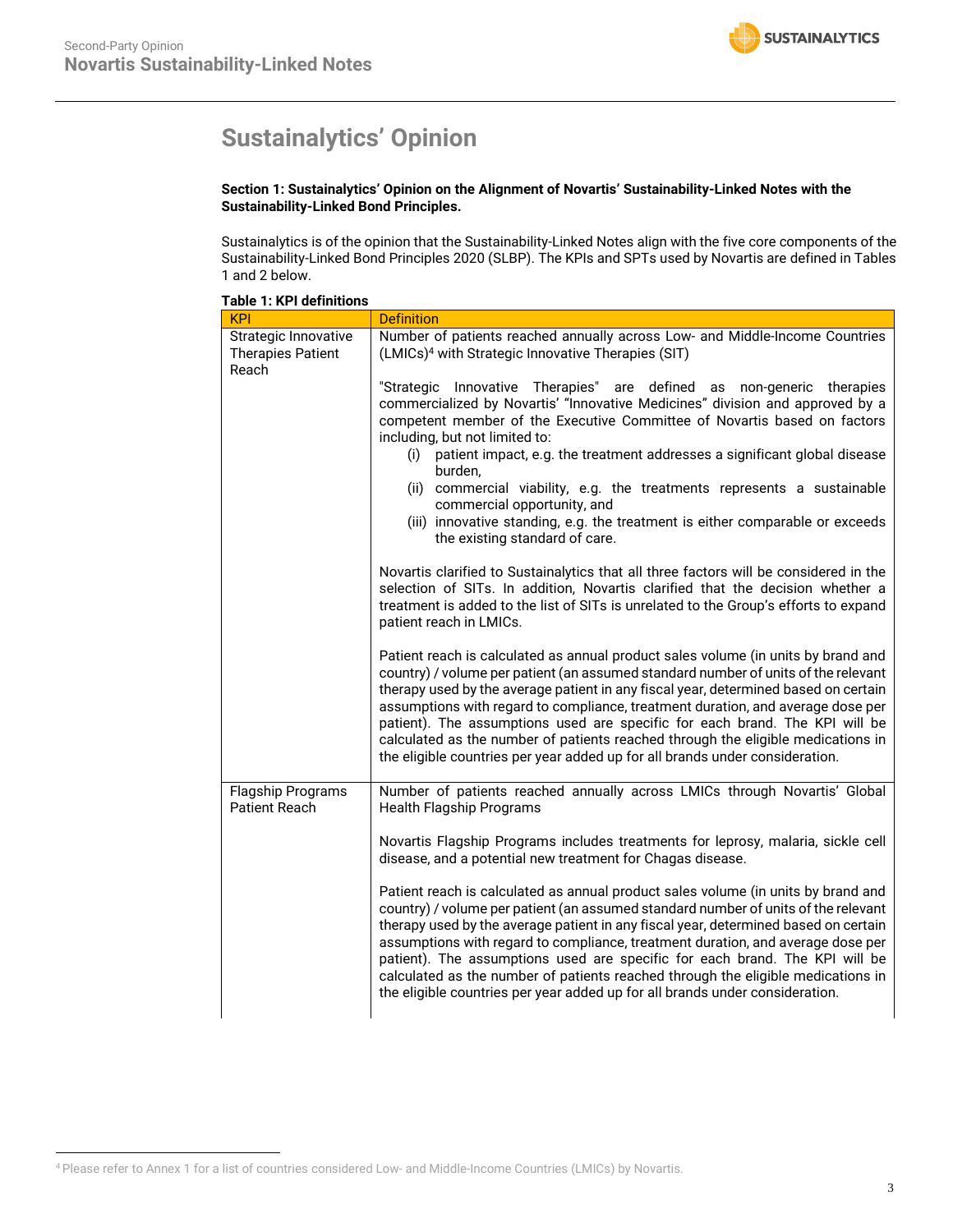## **Table 2: SPTs and Past Performance**

| <b>KPI</b>                                                                       | 2017   | 2018   | 2019<br>(baseline) | <b>SPT 2025</b>                                    |
|----------------------------------------------------------------------------------|--------|--------|--------------------|----------------------------------------------------|
| Strategic Innovative<br><b>Therapies Patient Reach</b><br>(annually in millions) | 0.238  | 0.383  | 0.548              | 200% increase by 2025, to<br>1.64 million patients |
| <b>Flagship Programs Patient</b><br>Reach (annually in<br>millions)              | 39.589 | 28.509 | 15.069             | 50% increase by 2025, to<br>22.60 million patients |

## **1) Selection of Key Performance Indicators (KPIs)**

#### **Definition and methodology of KPIs**

- Novartis' Sustainability-Linked Notes include two KPIs, both of which address access to medicine in Low- and Middle-Income Countries (LMICs):
	- o The list of countries and territories defined as LMICs is provided in Annex 1. Sustainalytics positively notes that while treatments partially overlap in both KPIs, Novartis confirmed that any units of a particular treatment sold will only be counted under one KPI.
	- $\circ$  Novartis confirms that for any treatments to be distributed into any country or territory, Novartis must have received market authorization from the competent healthcare authorities in the respective LMICs.
- Strategic Innovative Therapies (SIT) Patient Reach:
	- $\circ$  The SIT Patient Reach KPI measures the patients reached annually with SIT and includes exclusively nongeneric treatments as approved by a competent member of the Group's Executive Committee based on the factors listed in Table 1 above.
	- o Sustainalytics positively views the intention of Novartis to increase the number of patients in LMICs receiving benefits from its new treatments. While Novartis has confirmed to Sustainalytics that its past performance on this KPI was calculated based on the same set of treatments as the baseline, there is a possibility that the set of treatments for the SIT KPI may change over time to include new treatments, which will have an impact on the Group's future performance on this KPI. This means that a clear and consistent application of the selection criteria is critical to ensuring that the measurement of this KPI remains meaningful. Sustainalytics positively notes that Novartis clarified that it does not expect any of the Established Medicines currently commercialized by the Group's Innovative Medicines division to be selected as SIT, and that the process of approving a particular therapy as an SIT is unrelated to the Group's efforts to expand patient reach in LMICs. However, Sustainalytics considers the members of the Group's Executive Committee to have a significant amount of discretion in regard to how the factors mentioned in Table 1 are interpreted and taken into consideration when choosing whether a treatment is considered an SIT, which is considered a limitation.
- Flagship Programs (FP) Patient Reach:
	- o The FP Patient Reach KPI measures the patient reach of Novartis' FP, which focuses exclusively on the treatment of leprosy, malaria, sickle cell disease, and Chagas disease. Sustainalytics notes that the KPI also includes generic treatments for leprosy.
- Novartis' methodology to calculate Patient Reach is the aggregated number of annual product sales volume booked/ volume per patient. While Novartis has confirmed that data on sales volume is a readily available number, which is updated monthly, Sustainalytics notes that the figures provided to calculate the performance for both KPIs require the Group's responsible officers to make certain assumptions and estimates with an unknown degree of subjectivity. The sales volume numbers may include treatments that are held in stock (or supplied to their respective markets) and have not yet reached patients.

#### **Relevance and Materiality of KPIs**

• Sustainalytics considers the issue of "Access to Medicines", defined as medicines being widely/equitably available and affordable,<sup>5</sup> as a highly relevant and material issue for Novartis, as ensuring broad access to health products is considered key for pharmaceutical companies to reach their customer base and address unmet medical needs. In addition, Novartis' own materiality assessment, conducted in 2017 with input from

<sup>5</sup> WHO, Access to essential medicines 2010; https://www.who.int/healthinfo/systems/WHO\_MBHSS\_2010\_section4\_web.pdf?ua=1 , WHO Access to medicines Statement, 13 March 2009; [https://www.who.int/mediacentre/news/statements/2009/access-medicines-](https://www.who.int/mediacentre/news/statements/2009/access-medicines-20090313/en/)[20090313/en/](https://www.who.int/mediacentre/news/statements/2009/access-medicines-20090313/en/)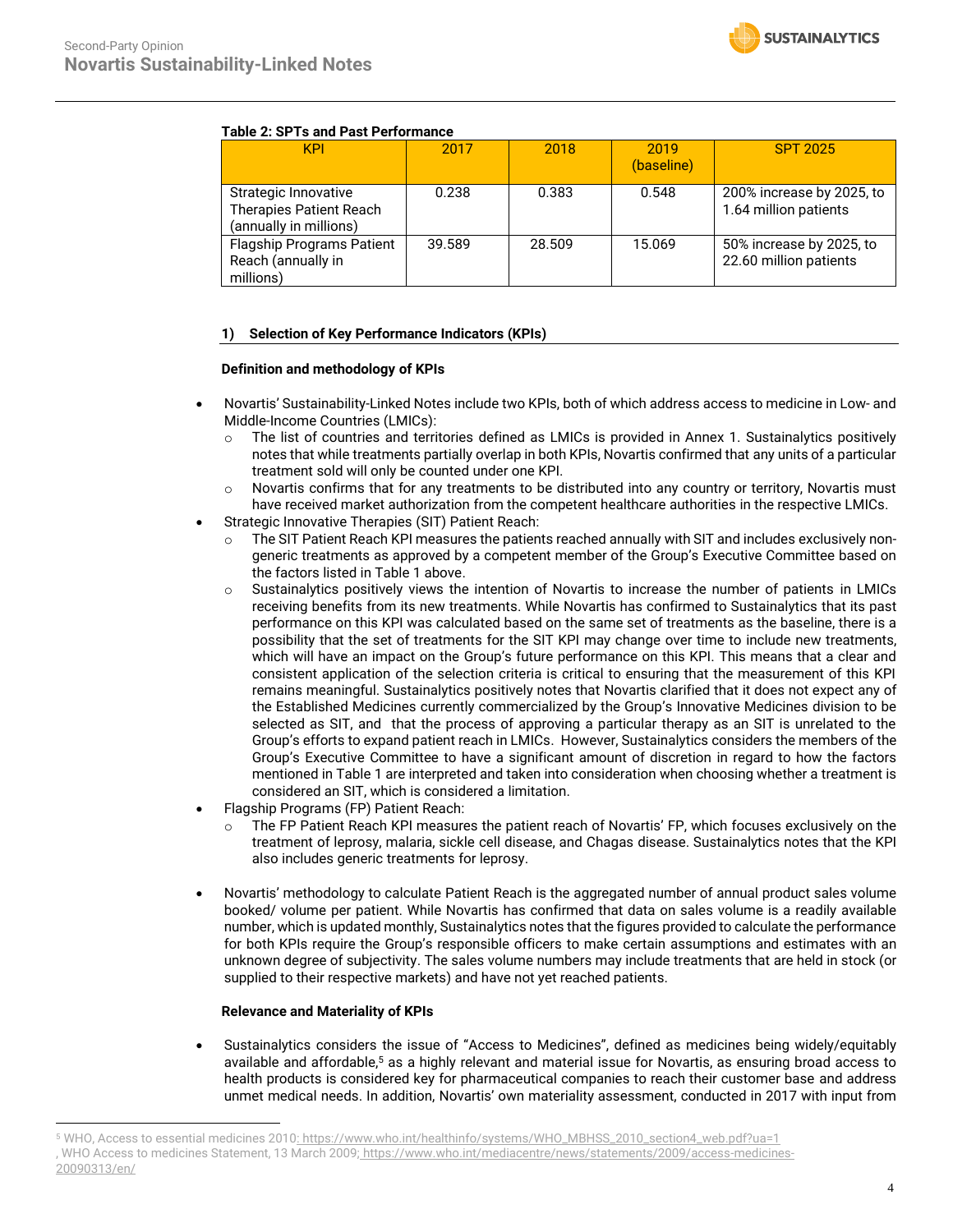

internal and external stakeholders, identified Access to Medicines as the most material issue for the Group. Moreover, in 2019 Novartis' introduced new management targets directly related to access to medicines, namely (i) increasing the number of patients reached in low- and middle-income countries with strategic brands in the Innovative Medicines portfolio by 20% in 2020 compared to 2019 and (ii) launch Novartis Access<sup>6</sup> in 30 countries.

- Sustainalytics notes that access to a medicine depends on the product's availability and its pricing model for targeted market segments. Availability is determined by factors such as registration and supply, which can be achieved through partnerships in the supply chain to guarantee high distribution coverage and product adoption, through investments in healthcare infrastructure and capacity building/training for healthcare workers. 7,8 While new medicines can help control increasing costs within a healthcare system, they are often expensive for patients where public pharmaceutical benefit schemes do not exist or where private health insurance is unavailable.<sup>9</sup> Sustainalytics acknowledges that approved novel drug therapies are important for advancing patient care, however pose limitations in terms of addressing the unmet needs of patients given that cost of innovative treatments is often a key barrier to access. Many new medicines result in high out-ofpocket expenditure in most LMICs.<sup>10</sup> Given the resulting challenges in relation to vulnerable populations' access to medicines, different access strategies have been developed by pharmaceutical companies, such as establishing relationships with relevant stakeholders (e.g. payors, hospitals, specialists, and regulatory authorities), adjusting pricing to local ability to pay, and capacity building for health care personnel. A lack of adjusted pricing under strong intellectual property (IP) protection may hinder market entrance and has led countries such as India and Brazil to impose compulsory licenses to allow the production of cheaper generics without requiring the consent of the patent holder ("TRIPS compulsory licensing flexibility"). $^{\rm 11}$
- Sustainalytics welcomes Novartis' confirmation that it aims to ensure affordability through a fair (equitable) pricing model that also considers the most vulnerable population of the respective markets, but encourages the Group to further disclose details on how affordability is ensured, particularly for patented medicines/therapies in the defined LMICs.

#### **Ability to be benchmarked**

Sustainalytics notes that the selected KPIs do not lend themselves well to comparison against external benchmarks or peer performance. While KPIs that can be benchmarked are generally preferable, Sustainalytics recognizes that standardized metrics to measure patient reach do not exist, and that each pharmaceutical Group defines KPIs and targets to improve access to medicine slightly differently.<sup>12</sup> Sustainalytics views positively Novartis' efforts to advance the development and use of metrics to measure patient reach and has commented further in the section below on Novartis' approach to benchmarking.

#### **Overall assessment**

In Sustainalytics' opinion the selected KPIs are relevant and material to the Group. Sustainalytics considers the definition of the FP KPI to be clear and credible, but notes the significant discretion of Novartis' Executive Committee members in considering factors such as patient impact and innovative standing, as part of their selection of Strategic Innovative Therapies (SIT) for its SIT KPI, to be a limitation.

<sup>6</sup> Novartis Access is a programme in which Novartis offers its Access portfolio of on- and off-patent medicines addressing key noncommunicable diseases (NCDs) as a basket to governments, NGOs and other institutional customers in lower-income countries at a price of USD 1 per treatment per month. Source: [https://www.novartis.com/our-company/corporate-responsibility/expanding-access-healthcare/novartis-social-business/novartis](https://www.novartis.com/our-company/corporate-responsibility/expanding-access-healthcare/novartis-social-business/novartis-access)[access](https://www.novartis.com/our-company/corporate-responsibility/expanding-access-healthcare/novartis-social-business/novartis-access)

<sup>7</sup> [https://accesstomedicinefoundation.org/media/uploads/downloads/5d93329e141cb\\_Access-to-Medicine-Index-10-Year-Analysis.pdf](https://accesstomedicinefoundation.org/media/uploads/downloads/5d93329e141cb_Access-to-Medicine-Index-10-Year-Analysis.pdf) <sup>8</sup> <https://www.frontiersin.org/articles/10.3389/fmed.2017.00218/full>

<sup>9</sup>GRI: Sustainability Topics for Sectors: What do stakeholders want to know? PHARMACEUTICALS, BIOTECHNLOGY AND LIFE SCIENCE; <https://www.globalreporting.org/resourcelibrary/46-Pharmaceuticals.pdf>

<sup>&</sup>lt;sup>10</sup> WHO, Essential medicines and health products, accessed August 2020[: https://www.who.int/medicines/areas/access/en/](https://www.who.int/medicines/areas/access/en/)

<sup>&</sup>lt;sup>11</sup> WHO Bulletin of the World Health Organization, accessed August 2020[: https://www.who.int/bulletin/volumes/91/7/12-115865/en/](https://www.who.int/bulletin/volumes/91/7/12-115865/en/)

<sup>&</sup>lt;sup>12</sup> For this comparison, Sustainalytics used the following sources: Johnson & Johnson disclosed goals for 2020 to Deliver HIV/AIDS therapy access to a cumulative 130,000 adults and 5,000 children, Deliver access to MDR-TB therapy to a cumulative 200,000 patients, potentially curing157,000 people with MDR-TB of the disease. Support the delivery of 6 million eye care screenings to underserved children and corrective treatments (spectacles) as needed to 100,000 underserved children.

[https://www.jnj.com/\\_document/johnson-johnson-health-for-humanity-2020-goals?id=0000015c-adde-d4cb-a5fd-efdef8110000,](https://www.jnj.com/_document/johnson-johnson-health-for-humanity-2020-goals?id=0000015c-adde-d4cb-a5fd-efdef8110000) and GSK set the target to Use access strategies to reach 800 million underserved people in developing countries with our products by 2025 [https://us.gsk.com/en](https://us.gsk.com/en-us/responsibility/#tab-1-2)[us/responsibility/#tab-1-2](https://us.gsk.com/en-us/responsibility/#tab-1-2)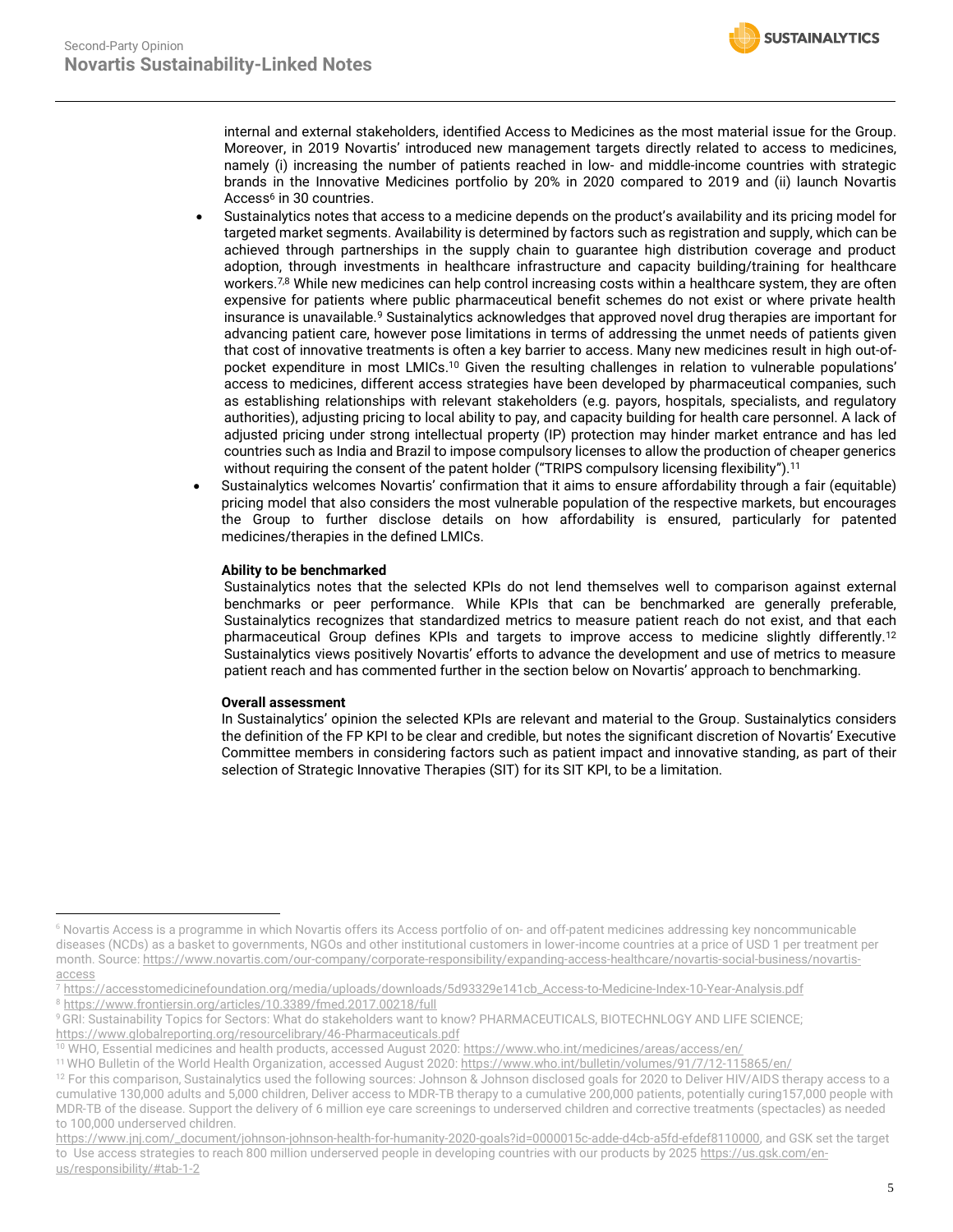

#### **2) Calibration of Sustainability Performance Targets (SPTs)**

#### **Alignment with issuer's sustainability strategy**

- Novartis has set the following SPTs ("2025 Patient Access Targets") for its two KPIs:
	- o For the SIT KPI, a 200% increase in number of patients reached annually by 2025, reaching 1.6 million patients;
	- o For the FP KPI, a 50% increase in number of patients reached annually by 2025, reaching 22.6 million patients.
- Sustainalytics considers the SPTs to be strongly aligned with Novartis' sustainability strategy (please refer to Section 2 for analysis of the credibility of Novartis' sustainability strategy). In 2019, the Group launched a new three-year Global Heath & Corporate Responsibility (GH&CR) strategy in which three of the five pillars relate to patient access and to the treatments included in the KPIs. <sup>13</sup> These pillars are:
	- o Guide the implementation of the Novartis Access Principles in the areas of research and development (R&D), affordability and pricing, and health system strengthening;
	- o Drive end-to-end strategies for the elimination or control of four diseases where there has been market failure and little investment in R&D: malaria, leprosy, sickle cell disease and Chagas disease; and
	- $\circ$  Implement a new strategy for Sub-Saharan Africa focused on reaching more patients and expanding the availability of Novartis portfolio of medicines. 14

In addition, the Group has set management targets related to patient reach in LMICs and addressing access to non-communicable diseases.<sup>15</sup>

• Novartis' overall approach to increasing patient access is based on the Novartis Access framework, which includes a range of different access models, such as differential pricing, structured donation programmes and non-exclusive voluntary licensing.<sup>16</sup>

#### **Strategy to achieve the SPTs**

- Novartis intends to achieve its SIT SPT through five main strategies:
	- (i) The introduction of specific requirements in its drug development processes that are aimed to increase the focus of relevant teams on positive health impact in LMICs in terms of affordability, health system strengthening, and adaptive research and development;
	- (ii) Expanding its use of emerging market brands (EMB), which include the same treatment as sold in established markets without deviation of formula, but commercialized under the name of a local brand. An example of such an initiative is the Group's recently announced agreement with the Clinton Health Access Initiative;<sup>17</sup>
	- (iii) Developing effective affordability strategies by accelerating a societal shift to value-based healthcare, which includes tailored pricing strategies by the Group along with efforts to change governmental and insurance regulated pricing schemes. Novartis has a four-tiered pricing approach, in which it categorizes countries into four tiers based on microeconomic factors and access challenges;
	- (iv) Strengthening local healthcare systems through the provision of training to healthcare workers; and
	- (v) Lowering distribution costs through, for example, incorporating e-commerce and online pharmacies.
- In addition, the Group has indicated that the target of 50% increase in the FP KPI is set mainly on the basis of:
	- (i) The Group's new Sub-Saharan Africa Strategy and its newly created Sub-Saharan Africa unit with its mandate to maximize patient reach across the full income pyramid by focusing on tiered pricing models, competitiveness in tenders and scaling healthcare systems strengthening activities as well as affordability strategies;
	- (ii) Developing a potential new treatment for Chagas disease which is currently still in trial phase; 18
	- (iii) Increasing the number of patients reached through its new malaria treatment despite increased competition;

<sup>&</sup>lt;sup>13</sup> Corporate website, Novartis, accessed August 2020[: https://www.novartis.com/news/global-health-corporate-responsibility](https://www.novartis.com/news/global-health-corporate-responsibility)

<sup>&</sup>lt;sup>14</sup> Novartis Society Report 2019: <https://www.novartis.com/sites/www.novartis.com/files/novartis-in-society-report-2019.pdf>

<sup>&</sup>lt;sup>15</sup> Corporate website, Novartis: Targets and Results, accessed August 2020[: https://www.novartis.com/our-company/corporate-responsibility/reporting](https://www.novartis.com/our-company/corporate-responsibility/reporting-disclosure/targets-results#ui-id-1=0)[disclosure/targets-results#ui-id-1=0](https://www.novartis.com/our-company/corporate-responsibility/reporting-disclosure/targets-results#ui-id-1=0)

<sup>&</sup>lt;sup>16</sup> Access to medicine Foundation, First Independent Ten-Year Analysis; Are pharmaceutical companies making progress when it comes to global health? May 2019[: https://accesstomedicinefoundation.org/media/uploads/downloads/5d93329e141cb\\_Access-to-Medicine-Index-10-Year-](https://accesstomedicinefoundation.org/media/uploads/downloads/5d93329e141cb_Access-to-Medicine-Index-10-Year-Analysis.pdf)

[Analysis.pdf](https://accesstomedicinefoundation.org/media/uploads/downloads/5d93329e141cb_Access-to-Medicine-Index-10-Year-Analysis.pdf)

<sup>&</sup>lt;sup>17</sup> Clinton Health Access initiatives, New agreements to lower prices and increase access to lifesaving cancer treatment in sub-Saharan Africa, 29 June 2020[: https://www.clintonhealthaccess.org/agreements-to-increase-access-to-cancer-treatment-in-africa/](https://www.clintonhealthaccess.org/agreements-to-increase-access-to-cancer-treatment-in-africa/)

<sup>&</sup>lt;sup>18</sup> Corporate website, Novartis, accessed August 2020[: https://www.novartis.com/our-impact/global-health/chagas-disease](https://www.novartis.com/our-impact/global-health/chagas-disease)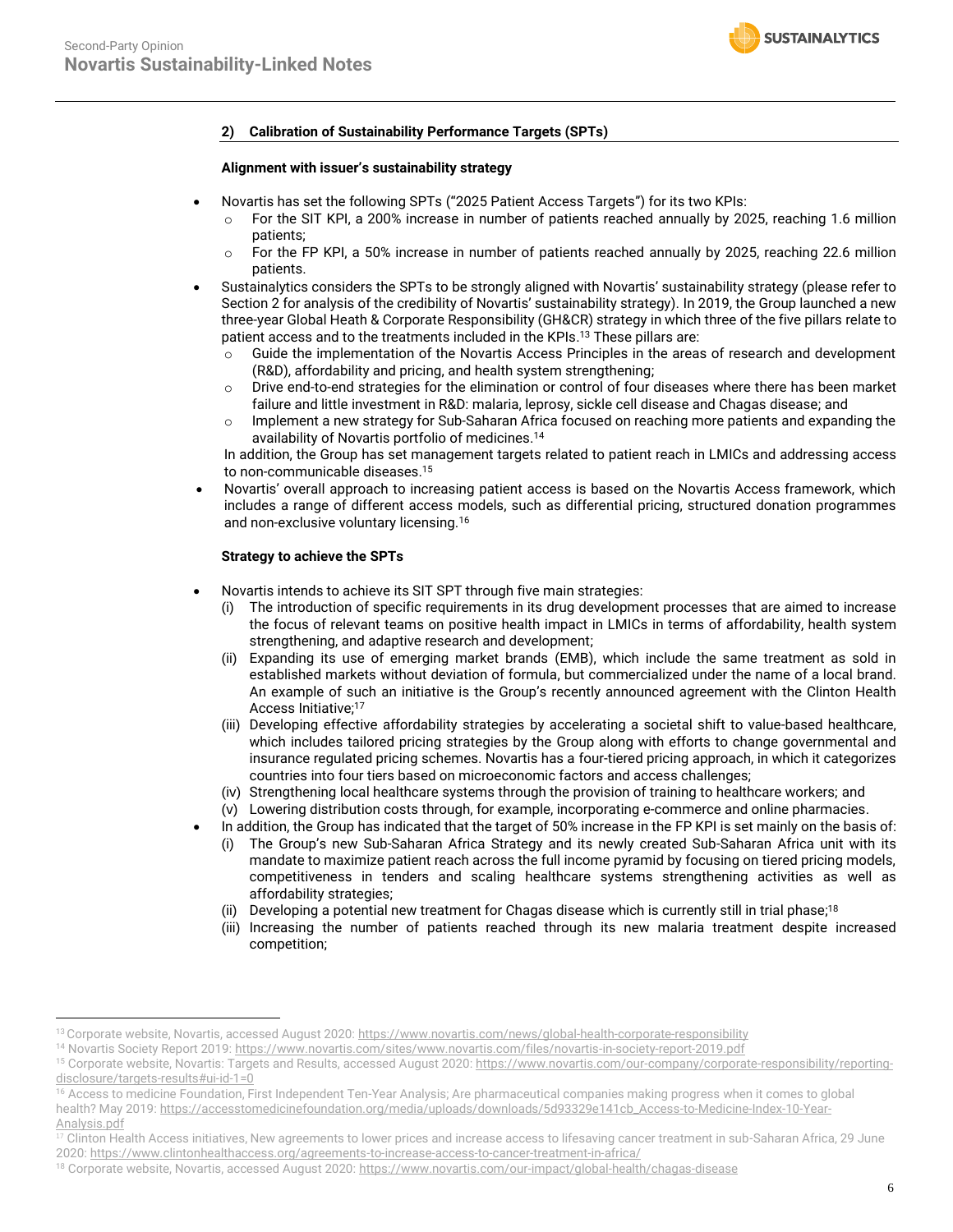

- (iv) Increasing access for new therapies approved in November 2019 which reduces the frequency of vasoocclusive crises, or pain crises<sup>19</sup> for sickle cell patients, as part of its Africa sickle cell disease program; and
- (v) Supporting the development of an AI-enabled digital health tool to aid in the early detection of leprosy.

#### **Ambitiousness, Baseline and Benchmarks**

- Novartis used its KPI performance in 2019 as a baseline for setting its SPTs and discloses the past performance of both indicators for the last three years (see Table 2 for more details) The Group confirmed that it will rely on the same definitions and methodology to measure future performance against its SPTs as it used to measure past performance on these KPIs.
- According to the Group, the SIT KPI showed a 61% increase between 2017 and 2018 and a 43% increase between 2018 and 2019. Novartis has confirmed that it does not expect any of the Established Medicines currently commercialized by the Group's Innovative Medicines division to be selected as SITs and that the process of approving a particular therapy as an SIT is unrelated to the Group's efforts to expand patient reach in LMICs. Based on this confirmation, Sustainalytics considers Novartis SIT KPI to increase patient reach by 200%, from 0.5 million in 2019 to 1.6 million in 2025, to be a material improvement, given the Group will either need to significantly increase the patients reached with the existing treatments covered under the SIT KPI or successfully expand patient reach in LMICs with future additions to its portfolio of approved SIT. Regarding the FP KPI, past performance shows a decline in patients reached of 28% between 2017 and 2018 and a decline of 47% between 2018 and 2019. Thus, Sustainalytics considers the SPT of a 50% increase in patient sales to be a material improvement.
- Novartis maintains the right to include lost product sales volumes, up to 20%, that are due to force majeure events or extraordinary, exceptional, one-time or unusual events or circumstances. Novartis does not provide further information on circumstances or events in which the KPIs performance may potentially be recalculated.

#### **Overall Assessment**

Sustainalytics considers Novartis' SPTs to be consistent with its overall sustainability strategy and considers its strategy to achieve the SPTs and benchmarks to be credible. Sustainalytics positively notes the Group's use of recent data for its baseline and its defined timeline to achieve the targets. In addition, while no external benchmark for access to medicines in LMICs exists, Sustainalytics considers the SPTs set for the FP KPI and SIT KPI to present material improvements based on past performance and positively notes that both SPTs need to be met.

#### **3) Bond characteristics**

Novartis has disclosed that should it or its subsidiaries fail to achieve one or both of the 2025 Patient Access Targets (SPTs), the associated coupon rate will increase by 0.25% commencing with the first interest payment date after 31 December 2025. While no downward adjustment of the coupon rate, in the event that both of the SPTs are met, Sustainalytics positively notes that both SPTs need to be met to avoid an increase in the coupon rate.

#### **4) Reporting**

Novartis commits to report on an annual basis on its performance on the KPIs, and expects to include the relevant figures in its Novartis Society ESG Reports,<sup>20</sup> which is aligned with the SLB Principles. Sustainalytics further encourages the Group to publish and keep readily available and easily accessible any information enabling investors to monitor the level of ambition of the SPTs, particularly in relation to the SIT KPI given the flexible nature of this KPI.

## **5) Verification**

Novartis commits to having an external verifier provide limited assurance on the published KPI performance figures for each fiscal year ending 31 December from 2020 up to and including 2025, which is aligned with the SLB Principles on verification.

<sup>20</sup> Novartis in Society ESG Report 2019[: https://www.novartis.com/our-company/corporate-responsibility/corporate-responsibility-reporting-and](https://www.novartis.com/our-company/corporate-responsibility/corporate-responsibility-reporting-and-disclosure/novartis-society-report)[disclosure/novartis-society-report](https://www.novartis.com/our-company/corporate-responsibility/corporate-responsibility-reporting-and-disclosure/novartis-society-report)

<sup>19</sup> Corporate website, Novartis, accessed August 2020 [: https://www.novartis.com/news/media-releases/new-novartis-medicine-adakveo-crizanlizumab](https://www.novartis.com/news/media-releases/new-novartis-medicine-adakveo-crizanlizumab-approved-fda-reduce-frequency-pain-crises-individuals-living-sickle-cell-disease#:~:text=Basel%2C%20November%2015%2C%202019%20%E2%80%93,older%20with%20sickle%20cell%20disease.)[approved-fda-reduce-frequency-pain-crises-individuals-living-sickle-cell-](https://www.novartis.com/news/media-releases/new-novartis-medicine-adakveo-crizanlizumab-approved-fda-reduce-frequency-pain-crises-individuals-living-sickle-cell-disease#:~:text=Basel%2C%20November%2015%2C%202019%20%E2%80%93,older%20with%20sickle%20cell%20disease.)

[disease#:~:text=Basel%2C%20November%2015%2C%202019%20%E2%80%93,older%20with%20sickle%20cell%20disease.](https://www.novartis.com/news/media-releases/new-novartis-medicine-adakveo-crizanlizumab-approved-fda-reduce-frequency-pain-crises-individuals-living-sickle-cell-disease#:~:text=Basel%2C%20November%2015%2C%202019%20%E2%80%93,older%20with%20sickle%20cell%20disease.)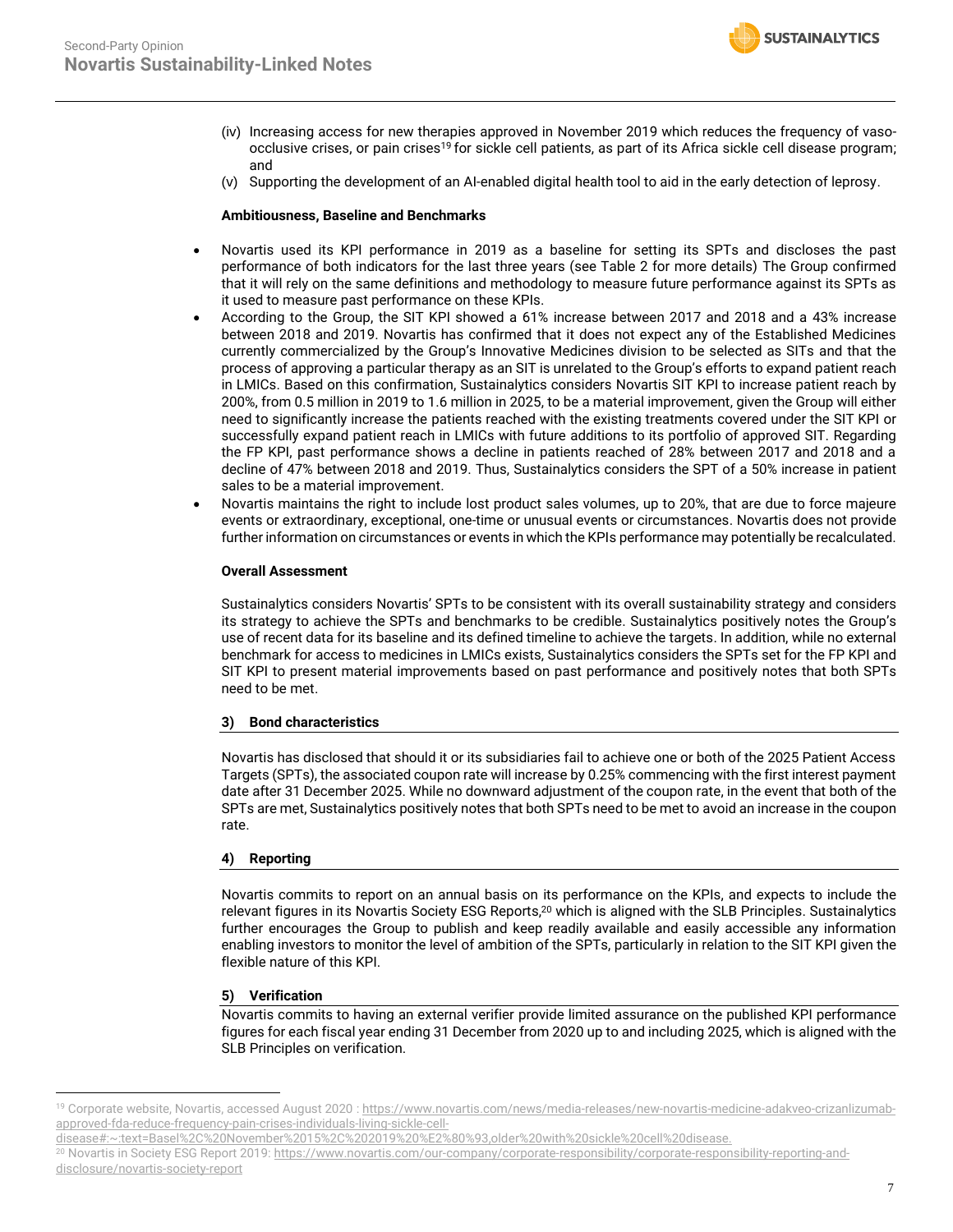#### **Alignment with Sustainability Linked Bond Principles 2020**

Sustainalytics has determined that the Novartis September 2020 SLN align with the five core components of the Sustainability Linked Bond Principles (2020).

## **Section 2: Assessment of Novartis' Sustainability Strategy**

#### **Credibility of Novartis sustainability strategy**

Novartis has a longstanding commitment to patient access and innovative medicine, illustrated by both its dedicated business segments and strategies that position patient access as a guiding principle for its business proposition and strategies. Novartis was recognized by the Access to Medicine Index 2018 ranking as second amongst the 20 global pharmaceutical companies assessed, $^{21}$  up from rank three in 2016. $^{22}$  The Group has also consistently invested in projects and initiatives that the global health community has identified as key priorities. To this end, the Group was the first pharmaceutical to publicly commit to establishing access plans for all innovative new medicines.<sup>23</sup> Novartis' Access Principles aim to integrate access-oriented thinking across the Group's overall pipeline, focusing on Research and Development, Affordability, and Strengthening of Healthcare Systems.24, 25 The Novartis Access Program for its part is designed to increase access to affordable treatments for key non communicable chronic diseases $^{26}$  to patients in lower-income countries. $^{27}$ Novartis Access is offered as a portfolio or basket of on- and off-patent medicines<sup>28</sup> addressing key noncommunicable diseases (NCDs), directly to governments, NGOs or other institutional customers in lower income countries.

In 2019, Novartis introduced new management targets to include environmental, social and governance (ESG) topics, including themes such as environmental sustainability, pricing and access to medicines, global health, ethics, and risk.<sup>29</sup> The two targets outlined are namely, for '100% of new products launched to include an access strategy', and the 'Launch [of] Novartis Access in 30 countries over the coming years'.<sup>30</sup> Novartis discloses that its medicines "reach nearly 800 million people globally,"<sup>31</sup> that it reached 10,503 patients through managed access programs in 2019, achieving an 81% increase in pre-approval access to Novartis medicines in 2019 compared to 2018 and that it reached 16 million people through access programs.<sup>32</sup>

Given Novartis' quantitative goals and corporate-wide strategy, Sustainalytics is of the view that the targets, KPIs and investments identified as part of this issuance, as referenced in Section 1, will further support the Group advance its sustainability strategy.

<https://www.novartis.com/sites/www.novartis.com/files/factsheet-novartis-access.pdf>

<sup>&</sup>lt;sup>21</sup> The Access to Medicine Index evaluates companies' performances across seven areas that impact access to medicine.

<sup>&</sup>lt;sup>22</sup> Access to Medicine Index 2016: [https://accesstomedicinefoundation.org/media/uploads/downloads/5bc5edde7a277\\_Access-to-Medicine-Index-](https://accesstomedicinefoundation.org/media/uploads/downloads/5bc5edde7a277_Access-to-Medicine-Index-2016.pdf)[2016.pdf](https://accesstomedicinefoundation.org/media/uploads/downloads/5bc5edde7a277_Access-to-Medicine-Index-2016.pdf)

<sup>&</sup>lt;sup>23</sup> Access to Medicine Index p. 7, 21 available at

[https://accesstomedicinefoundation.org/media/uploads/downloads/5e27136ad13c9\\_Access\\_to\\_Medicine\\_Index\\_2018.pdf](https://accesstomedicinefoundation.org/media/uploads/downloads/5e27136ad13c9_Access_to_Medicine_Index_2018.pdf)

<sup>&</sup>lt;sup>24</sup> Corporate website Novartis, accessed August 2020[: https://www.novartis.com/our-company/corporate-responsibility/expanding-access](https://www.novartis.com/our-company/corporate-responsibility/expanding-access-healthcare/access-principles)[healthcare/access-principles](https://www.novartis.com/our-company/corporate-responsibility/expanding-access-healthcare/access-principles)

Ibid, p.22

<sup>&</sup>lt;sup>26</sup> The key noncommunicable diseases identified by Novartis as part of its Novartis Access program are cardiovascular diseases, type 2 diabetes, respiratory illnesses and breast cancer. Corporate website Novartis, accessed August 2020:

<sup>&</sup>lt;sup>27</sup> Corporate website Factsheet Novartis Access, accessed August 2020[: https://www.novartis.com/sites/www.novartis.com/files/factsheet-novartis](https://www.novartis.com/sites/www.novartis.com/files/factsheet-novartis-access.pdf)[access.pdf](https://www.novartis.com/sites/www.novartis.com/files/factsheet-novartis-access.pdf)

<sup>&</sup>lt;sup>28</sup> Corporate Website Novartis: 'The products included in the portfolio have been selected based on three criteria: significant health needs, medical relevance, and lack of local access programs. The portfolio aims to offer various treatment options, including well-proven and standard first-line treatments as well as some of the latest treatment choices. Most of the medicines in the portfolio are either on or belong to a class on the [World Health](http://www.who.int/medicines/publications/essentialmedicines/en)  [Organization's Model List of Essential Medicines](http://www.who.int/medicines/publications/essentialmedicines/en) and are among the most commonly prescribed medicines,' accessed August 2020:

<https://www.novartis.com/our-company/corporate-responsibility/expanding-access-healthcare/novartis-social-business/novartis-access> <sup>29</sup> Corporate website Novartis, accessed August 2020[: https://www.novartis.com/our-company/corporate-responsibility/reporting-disclosure/targets](https://www.novartis.com/our-company/corporate-responsibility/reporting-disclosure/targets-results#ui-id-1=1)[results#ui-id-1=1](https://www.novartis.com/our-company/corporate-responsibility/reporting-disclosure/targets-results#ui-id-1=1)

<sup>30</sup> Corporate website Novartis, accessed August 2020[: https://www.novartis.com/our-company/corporate-responsibility/reporting-disclosure/targets](https://www.novartis.com/our-company/corporate-responsibility/reporting-disclosure/targets-results#ui-id-1=1)[results#ui-id-1=1](https://www.novartis.com/our-company/corporate-responsibility/reporting-disclosure/targets-results#ui-id-1=1)

<sup>31</sup> Corporate website Novartis, accessed August 2020[: https://www.novartis.com/investors/company-overview/novartis-fact-sheet](https://www.novartis.com/investors/company-overview/novartis-fact-sheet)

<sup>32</sup> Corporate website Novartis, accessed August 2020[: https://www.novartis.com/our-focus/patients-caregivers](https://www.novartis.com/our-focus/patients-caregivers)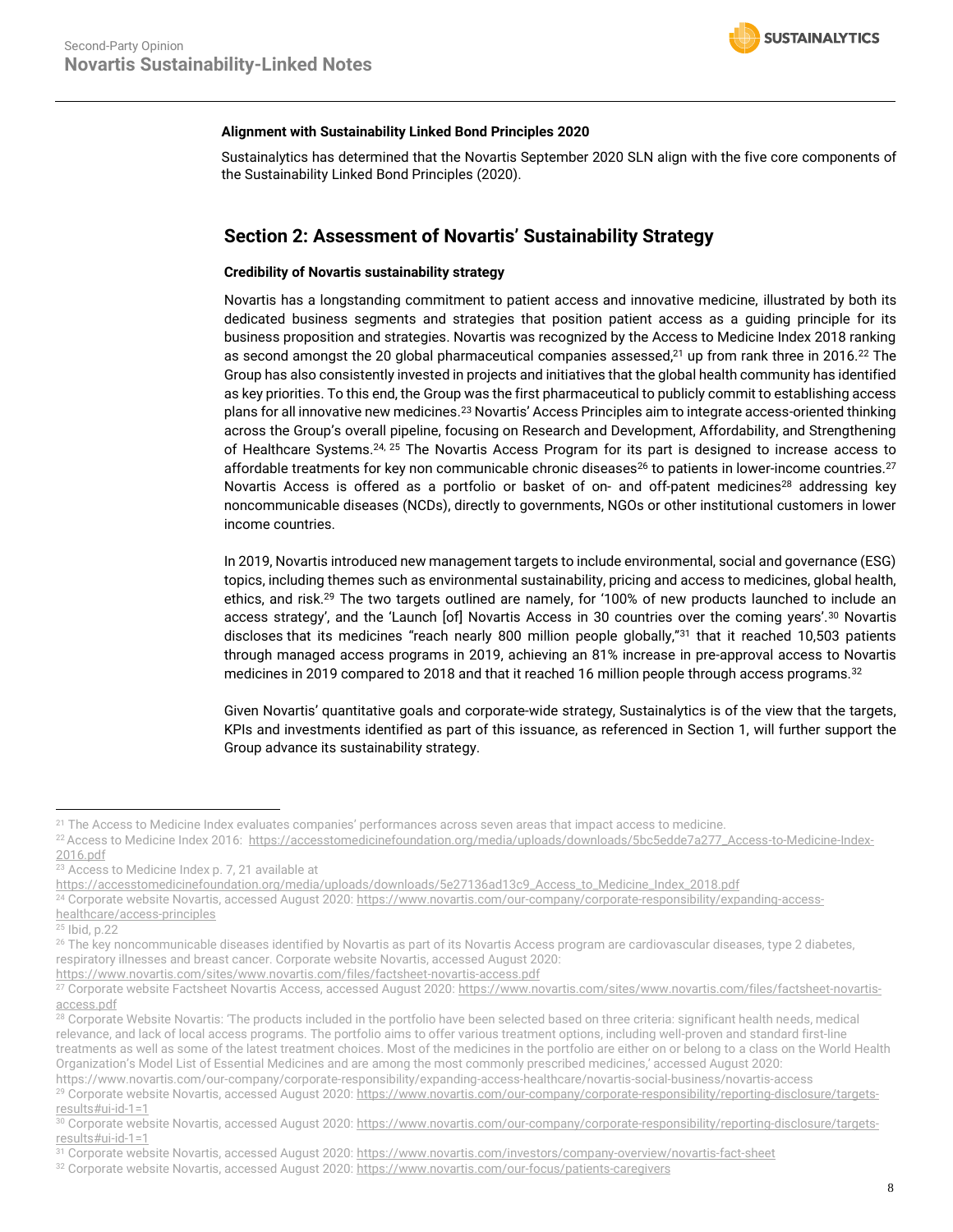

#### **Novartis' environmental and social risk management**

While Sustainalytics recognizes that the Group's defined targets are impactful, we acknowledge that providing access to medicines can be hampered by risk associated with the development, distribution, and commercialization of treatment. In the following section Sustainalytics comments on Novartis' ability to mitigate such potential risks.

Novartis counts on leading access to medicine programs, including initiatives in countries with low and middle-income economies, and initiatives that address neglected tropical diseases and other communicable diseases. Sustainalytics notes that the Group has been involved in pricing controversies in last decade, including price setting and increases and rulings against ever greening. <sup>33</sup> Sustainalytics notes this litigation is no longer outstanding, and that the Group today counts on strong policies and programs to ensure access to its medication. However, given the recurrence of related incidents, Sustainalytics encourages the Group to continuously ensure effective implementation of its policies and programs and to actively disclose how prices are set for the treatments falling into the KPIs.

As part of a heavily regulated industry, pharmaceutical companies are subject to scrutiny on a range of topics related to business ethics, including political lobbying, anti-competitive behavior and tax practices, as well as ethical conduct related to pharmaceutical product development, and intellectual property (IP) rights of products can result in so-called "patent wars". Sustainalytics notes positively that Novartis counts on a strong business ethics program, which includes annual training of employees on the Group's code of conduct, measures to deter non-compliance and reduce exposure to unethical opportunities, incident investigation and corrective actions. The Group counts on a dedicated Chief Ethics, Risk & Compliance Officer, as a member of the Executive Committee. While noting the Group's strong policies as described, <sup>34</sup> Sustainalytics recognizes Novartis has been involved in controversies in relation to its payment to politically linked individuals in the United States, <sup>35</sup> and the bribery of medical staff. Sustainalytics positively notes the Group's management improvements made over the last three fiscal years, together with the lack of new bribery allegations over the same time period, which provide assurance that the Group is well prepared to prevent similar issues in the future.

Overall, Sustainalytics considers that the Group has strong management programs and policies to mitigate risks that could hamper access to medicine or the achievement of the specified Patient Reach SPTs and encourages Novartis to continuously ensure the implementation of these policies and programs.

## **Section 3: Impact of the SPTs chosen**

Guaranteeing access to medicines remains a key challenge for the pharmaceutical industry globally. Access to medicines is recognized as one of the key objectives of the Sustainable Development Goals (SDG 3) with 2 billion people globally being unable to access essential medicines, resulting in millions of deaths in low- and middle-income countries each year from diseases because the vaccines, medicines and diagnostic tests that they need are either unavailable or unaffordable.<sup>36</sup> More than 100 million people are being pushed into extreme poverty due to healthcare payments.<sup>37</sup> As such, there is a strong need for increased access to medicines in low-middle income countries, given unaffordable prices for the majority of the population especially in least developed countries and increasingly in middle-income countries.<sup>38</sup> The Access to Medicine Foundation has found that people in low- and middle-income countries carry a disproportionate share of the global burden, defined by "how severely a population is impacted by a disease or condition", from the diseases in scope of the Access to Medicine Index. 39

<sup>&</sup>lt;sup>33</sup> Evergreening is the practice of patenting "new inventions" that are limited to slight modifications of old drugs. Source: Roger Collier, Drug patents: the evergreening problem[, CMAJ.](https://www.ncbi.nlm.nih.gov/pmc/articles/PMC3680578/) 2013 Jun 11; 185(9): E385–E386[; https://www.ncbi.nlm.nih.gov/pmc/articles/PMC3680578/](https://www.ncbi.nlm.nih.gov/pmc/articles/PMC3680578/)

<sup>&</sup>lt;sup>34</sup> Corporate website Novartis, accessed August 2020: <u>https://www.novartis.com/our-company/corporate-responsibility/ethics-risk-compliance</u>

<sup>35</sup> Financial Times, *Novartis admits \$1.2m in payments to Trump lawyer*, accessed August 2020[: https://www.ft.com/content/61e2cca8-5363-11e8-b3ee-](https://www.ft.com/content/61e2cca8-5363-11e8-b3ee-41e0209208ec)[41e0209208ec](https://www.ft.com/content/61e2cca8-5363-11e8-b3ee-41e0209208ec)

<sup>&</sup>lt;sup>36</sup> Access to Medicine Index 2018:

[https://accesstomedicinefoundation.org/media/uploads/downloads/5e27136ad13c9\\_Access\\_to\\_Medicine\\_Index\\_2018.pdf](https://accesstomedicinefoundation.org/media/uploads/downloads/5e27136ad13c9_Access_to_Medicine_Index_2018.pdf)

Access to Medicine Foundation, Access to Medicine Index 2018: [https://accesstomedicinefoundation.org/access-to-medicine-index/about-the](https://accesstomedicinefoundation.org/access-to-medicine-index/about-the-index/why-access-matters)[index/why-access-matters](https://accesstomedicinefoundation.org/access-to-medicine-index/about-the-index/why-access-matters)

<sup>&</sup>lt;sup>38</sup> Frontiers in Medicine, 2017[; Hilde Stevens](https://www.ncbi.nlm.nih.gov/pubmed/?term=Stevens%20H%5BAuthor%5D&cauthor=true&cauthor_uid=29270407) and [Isabelle Huys,](https://www.ncbi.nlm.nih.gov/pubmed/?term=Huys%20I%5BAuthor%5D&cauthor=true&cauthor_uid=29270407) Innovative Approaches to Increase Access to Medicines in Developing Countries, <https://www.ncbi.nlm.nih.gov/pmc/articles/PMC5725781/>

<sup>39</sup> Access to Medicine Foundation, Access to Medicine Index 2018: [https://accesstomedicinefoundation.org/access-to-medicine-index/about-the](https://accesstomedicinefoundation.org/access-to-medicine-index/about-the-index/why-access-matters)[index/why-access-matters](https://accesstomedicinefoundation.org/access-to-medicine-index/about-the-index/why-access-matters)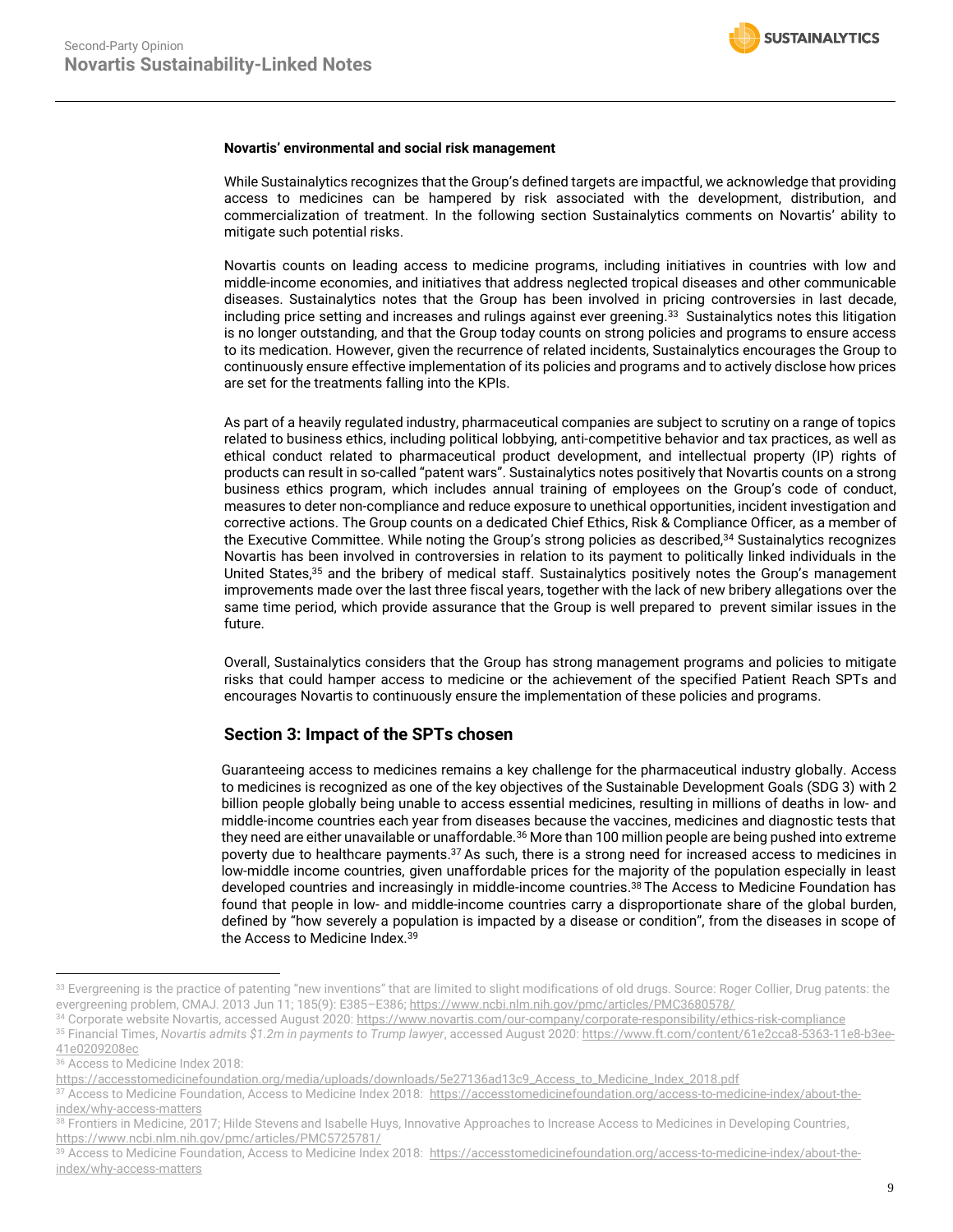

Given their expertise, size, resources, pipelines, portfolios, and global reach, pharmaceutical companies play a critical role in improving access to medicines, globally.<sup>40</sup> At the same time, investment in healthcare/ innovation / R&D is limited globally, with more than 60% of R&D for diseases listed as global priorities being conducted by five companies, including Novartis.<sup>41</sup> Moreover, the diseases that are considered under the Novartis Global Healthcare flagship programs have a particularly high occurrence in low-and middle- income countries, with 93% of the global count of malaria cases (228 million) in the African region; <sup>4243</sup> 6 to 7 million people worldwide infected with Chagas disease, mainly in continental Latin America, <sup>44</sup> and 3 million people globally with undiagnosed leprosy. 45

Given the high burden of global diseases and high occurrence of diseases treated by Novartis' flagship programme medicines in LMICs, Sustainalytics considers Novartis' KPIs and intention to achieve the associated SPTs to have the potential to positively contribute to reducing the health burden for people in need in LMICs.

#### **Alignment with/contribution to SDGs**

The Sustainable Development Goals (SDGs) were set in September 2015 and form an agenda for achieving sustainable development by the year 2030. This sustainability linked bond advances the following SDG goals and targets:

| <b>KPI</b>                                                | <b>SDG</b>                       | <b>SDG target</b>                                                                                                                                                                 |
|-----------------------------------------------------------|----------------------------------|-----------------------------------------------------------------------------------------------------------------------------------------------------------------------------------|
| Strategic Innovative<br><b>Therapies Patient</b><br>Reach | 3. Good Health<br>and Well-Being | 3.4 By 2030, reduce by one third premature mortality from<br>non-communicable diseases through prevention and<br>treatment and promote mental health and well-being               |
| <b>Flagship Programs</b><br>Patient Reach                 | 3. Good Health<br>and Well-Being | 3.3 By 2030, end the epidemics of aids, tuberculosis,<br>malaria and neglected tropical diseases and combat<br>hepatitis, water-borne diseases and other communicable<br>diseases |

## **Conclusion**

Novartis intends to issue Sustainability-Linked Notes which will tie the coupon rate to the achievements of the following SPTs:

- I) Increase the number of patients reached through its Strategic Innovative Therapies (SIT) to 1.6 million in 2025, a 200% increase compared to 2019;
- II) Increase the number of patients reached through its Flagship Programs (FP) to 22.6 million in 2025, a 50% increase compared to 2019.

Sustainalytics performed a review of the SLN information and considers the KPIs to be relevant and material and aligned with Novartis' sustainability strategy. While no external benchmark is used, Sustainalytics considers the past performance benchmark chosen to follow a consistent methodology. Furthermore, Sustainalytics considers the KPI for Novartis' FP to be credible and the related SPT to represent a material improvement to the baseline, but notes the significant discretion of Novartis executive committee members in the selection of its SIT KPI to be a limitation. Furthermore, Sustainalytics considers reporting and verification commitments to be aligned with market expectations.

Based on the above, Sustainalytics considers Novartis' SLN to be in alignment with the five core components of the SLBP and the prospective of achievement of the SPTs to be impactful.

<sup>40</sup> [https://accesstomedicinefoundation.org/media/uploads/downloads/5e27136ad13c9\\_Access\\_to\\_Medicine\\_Index\\_2018.pdf](https://accesstomedicinefoundation.org/media/uploads/downloads/5e27136ad13c9_Access_to_Medicine_Index_2018.pdf) 41 Access to Medicine Index available at

[https://accesstomedicinefoundation.org/media/uploads/downloads/5e27136ad13c9\\_Access\\_to\\_Medicine\\_Index\\_2018.pdf](https://accesstomedicinefoundation.org/media/uploads/downloads/5e27136ad13c9_Access_to_Medicine_Index_2018.pdf)

<sup>42</sup> WHO The "World malaria report 2019" at a glance, December 2019:<https://www.who.int/news-room/feature-stories/detail/world-malaria-report-2019> 43 Center for diseases control and prevention: What is Chagas disease?, February 11, 2019:

[https://www.cdc.gov/parasites/chagas/gen\\_info/detailed.html](https://www.cdc.gov/parasites/chagas/gen_info/detailed.html)

<sup>44</sup> WHO Chagas disease (American trypanosomiasis), website, accessed August 2020: [https://www.who.int/health-topics/chagas-disease#tab=tab\\_1](https://www.who.int/health-topics/chagas-disease#tab=tab_1)

<sup>45</sup> Lepra Org, website, accessed August 2020: <https://www.lepra.org.uk/what-we-do/leprosy>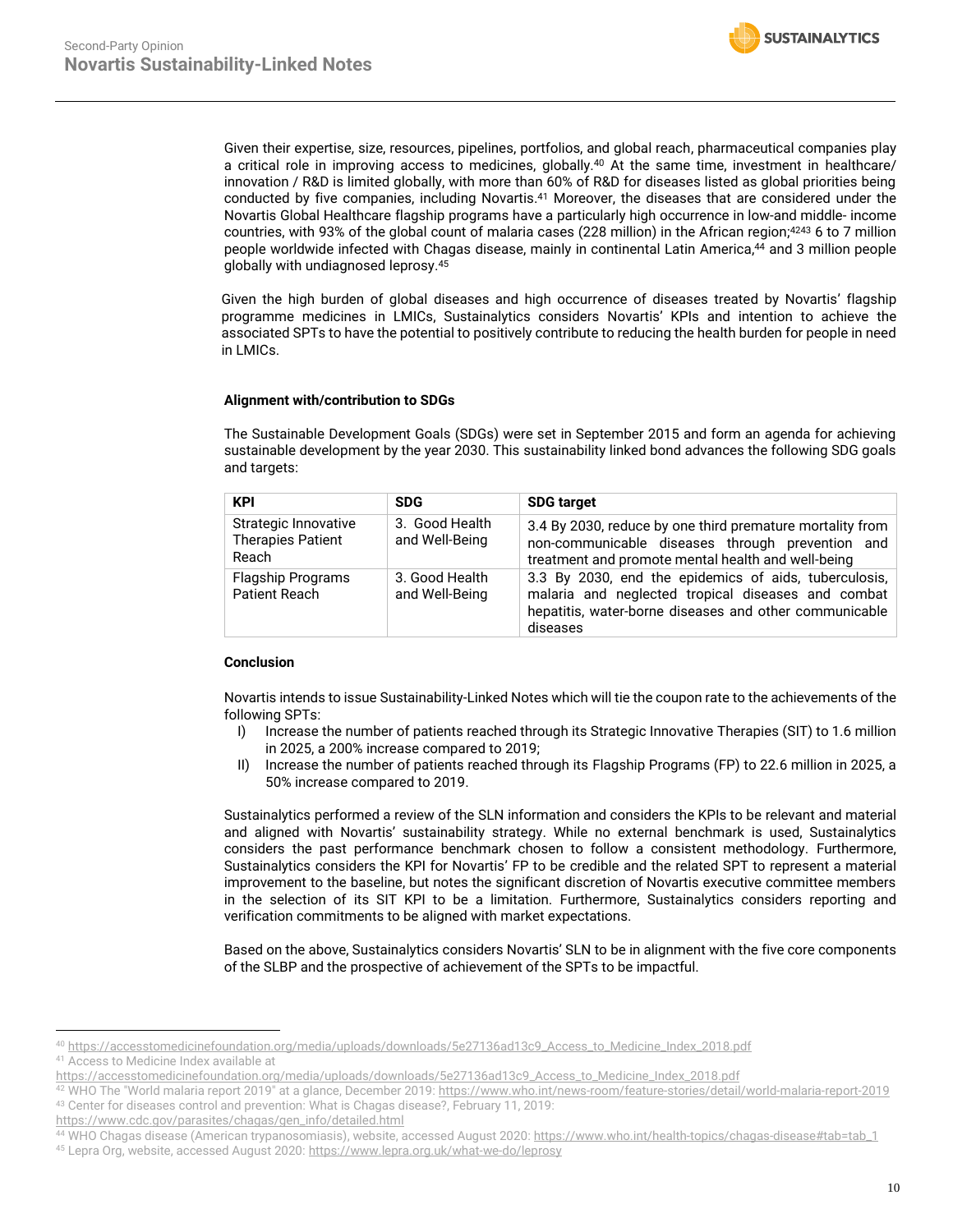# <span id="page-10-0"></span>**Appendix 1**

## List of Countries and Territories defined as LMICs by Novartis

| Afghanistan                               | Fiji               | Nigeria                          |
|-------------------------------------------|--------------------|----------------------------------|
| Algeria                                   | French Guyana      | North Macedonia                  |
| Angola                                    | Gabon              | Pakistan                         |
| Anguila                                   | Gambia             | Palestine                        |
| Antigua and Barbuda                       | Georgia            | Panama                           |
| Argentina                                 | Ghana              | Papua New Guinea                 |
| Armenia                                   | Grenada            | Paraguay                         |
| Aruba                                     | Guadeloupe         | Peru                             |
| Azerbaijan                                | Guatemala          | Philippines                      |
| Bahamas, the                              | Guinea             | Puerto Rico                      |
| Bangladesh                                | Guinea-Bissau      | Russia                           |
| <b>Barbados</b>                           | Guyana             | Rwanda                           |
| <b>Belarus</b>                            | Haiti              | <b>Saint Kitts and Nevis</b>     |
| <b>Belize</b>                             | Honduras           | Saint Lucia                      |
| Benin                                     | India              | <b>Saint Martin</b>              |
| Bermuda                                   | Indonesia          | Saint Vincent and the Grenadines |
| Bhutan                                    | Iran               | Samoa                            |
| <b>Bolivia</b>                            | <b>Ivory Coast</b> | São Tomé and Príncipe            |
| Bosnia-Herzegovinia                       | Jamaica            | Senegal                          |
| <b>Botswana</b>                           | Jordan             | Seychelles                       |
| Brazil                                    | Kazakhstan         | Sierra Leone                     |
| <b>British Virgin Island</b>              | Kenya              | Solomon Islands                  |
| Brunei Darussalam                         | Kiribati           | Somalia                          |
| <b>Burkina Faso</b>                       | Kosovo             | South Africa                     |
| Burundi                                   | Kyrgyzstan         | South Sudan                      |
| Cabo Verde                                | Lao P.D.R.         | Sri Lanka                        |
| Cambodia                                  | Lebanon            | Sudan                            |
| Cameroon                                  | Lesotho            | Suriname                         |
| Cayman Islands                            | Liberia            | Syria                            |
| Central African Republic                  | Libya              | Tajikistan                       |
| Chad                                      | Madagascar         | Tanzania                         |
| Chile                                     | Malawi             | Thailand                         |
| China, People's Republic of <sup>46</sup> | Malaysia           | Timor-Leste                      |
| Colombia                                  | Maldives           | Togo                             |
| Comoros                                   | Mali               | Tonga                            |
| Congo Republic                            | Marshall Islands   | Trinidad and Tobago              |
| Costa Rica                                | Mauritania         | Tunisia                          |
| Cuba                                      | Mauritius          | Turkey                           |
| Curacao                                   | Mexico             | Turkmenistan                     |

<sup>46</sup> Only with regard to Strategic Innovative Medicines commercialized by the Group's Oncology business unit.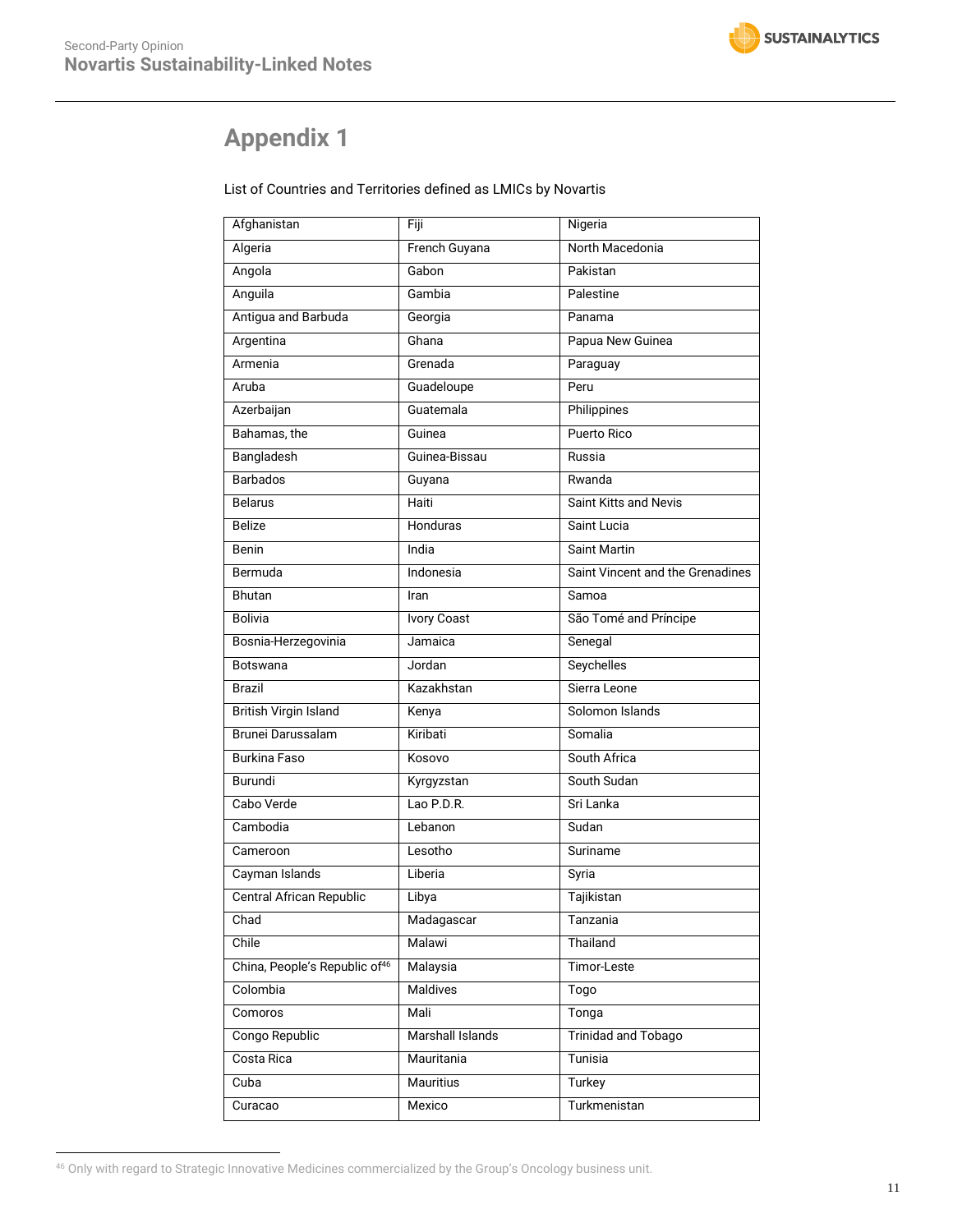

| Djibouti              | Micronesia, Fed. States of | Tuvalu     |
|-----------------------|----------------------------|------------|
| Dominica              | Moldova                    | Uganda     |
| Dominican Republic    | Mongolia                   | Ukraine    |
| Dr Congo              | Montserrat                 | Uruguay    |
| <b>Dutch Antilles</b> | Morocco                    | Uzbekistan |
| Ecuador               | Mozambique                 | Vanuatu    |
| Egypt                 | Myanmar                    | Venezuela  |
| El Salvador           | Namibia                    | Vietnam    |
| Equatorial Guinea     | Nauru                      | Yemen      |
| Eritrea               | Nepal                      | Zambia     |
| Eswatini              | Nicaragua                  | Zimbabwe   |
| Ethiopia              | Niger                      |            |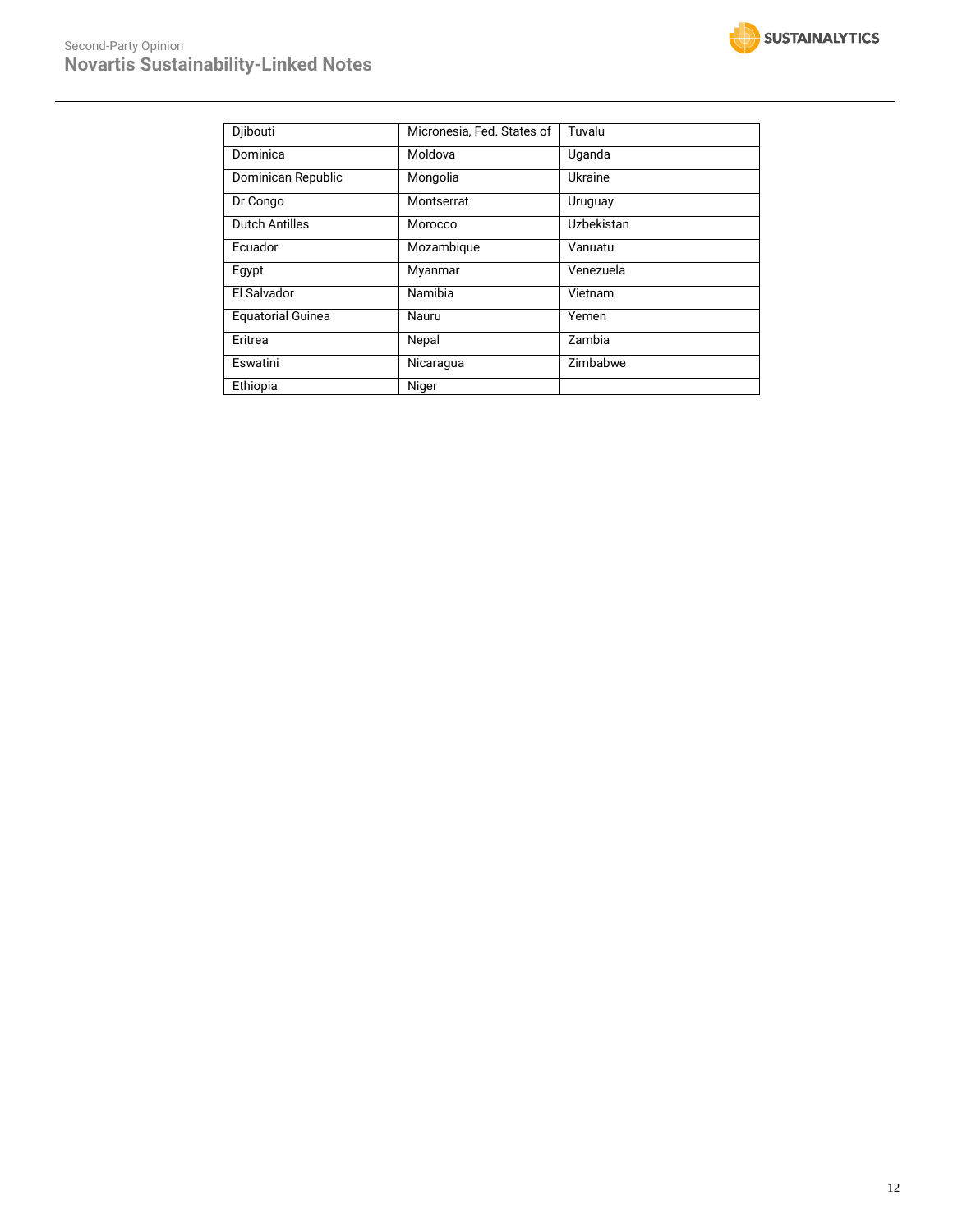

**Disclaimer**

© Sustainalytics 2020. All rights reserved.

The intellectual property rights to the information contained herein is vested exclusively in Sustainalytics. No part of this deliverable may be reproduced, disseminated, comingled, used to create derivative works, furnished in any manner, made available to third parties or published, parts hereof or the information contained herein in any form or in any manner, be it electronically, mechanically, through photocopies or recordings without the express written consent of Sustainalytics.

As the information herein is based on information made available by the issuer, the information is provided "as is" and, therefore Sustainalytics does not warrant that the information presented in this deliverable is complete, accurate or up to date, nor assumes any responsibility for errors or omissions and Sustainalytics will not accept any form of liability for the substance of the deliverable and/or any liability for damage arising from the use of this deliverable and/or the information provided in it. Any reference to third party names is for appropriate acknowledgement of their ownership and does not constitute a sponsorship or endorsement by such owner.

Nothing contained in this deliverable shall be construed as to make a representation or warranty on the part of Sustainalytics, express or implied, regarding the advisability to invest in companies, selection of projects or make any kind of business transactions. It shall not be construed as an investment advice (as defined in the applicable jurisdiction), nor be interpreted and construed as an assessment of the issuer's economic performance, financial obligations nor its creditworthiness.

The issuer is fully responsible for certifying and ensuring the compliance with its commitments, for their implementation and monitoring.